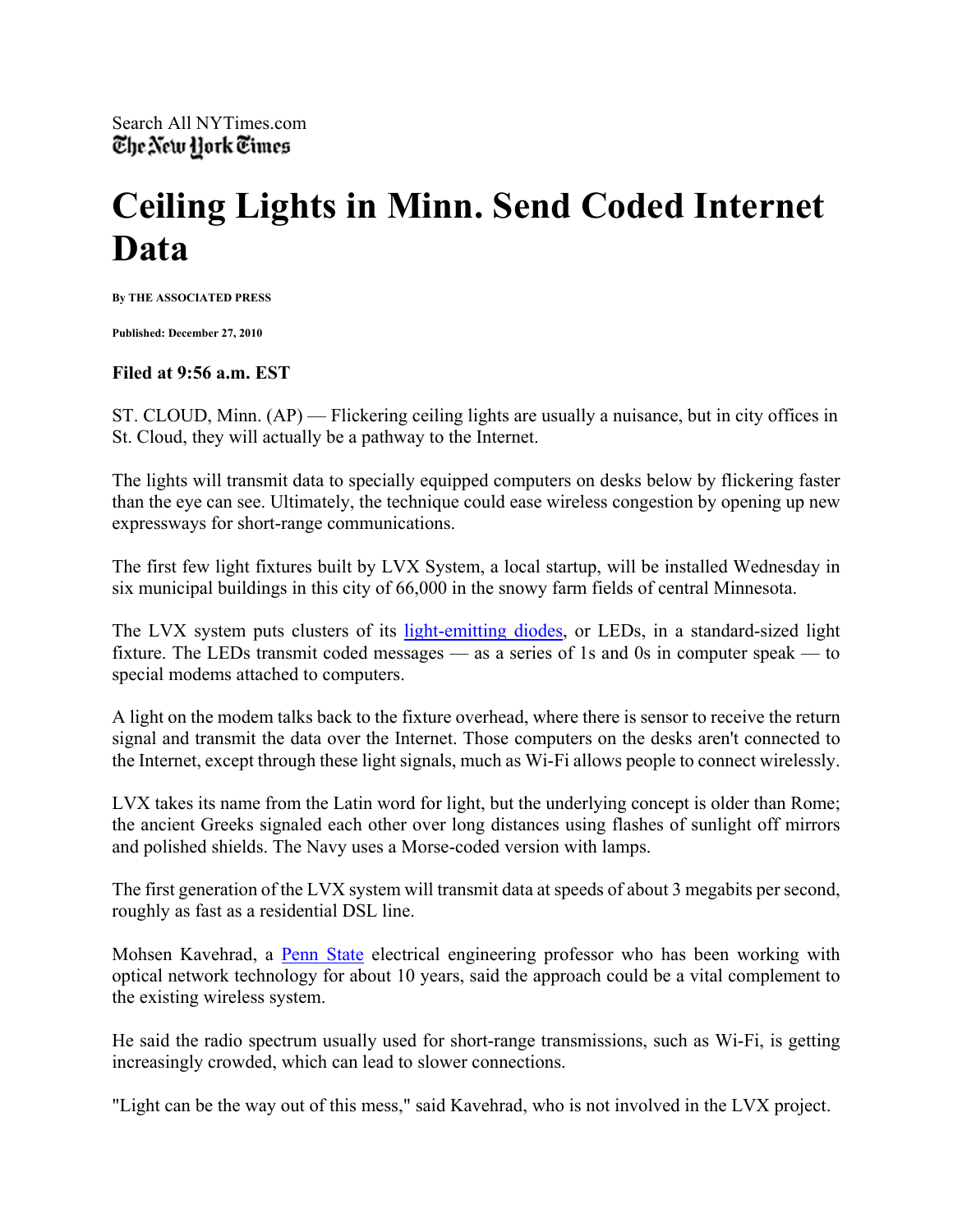But there are significant hurdles. For one, smart phones and computers already work on Wi-Fi networks that are much faster than the LVX system.

Technology analyst Craig Mathias of the Farpoint Group said the problems with wireless congestion will ease as Wi-Fi evolves, leaving LVX's light system to niche applications such as indoor advertising displays and energy management.

LVX Chief Executive Officer John Pederson said a second-generation system that will roll out in about a year will permit speeds on par with commercial Wi-Fi networks. It will also permit lights that can be programmed to change intensity and color.

For the city, the data networking capability is secondary. The main reason it paid a \$10,000 installation fee for LVX is to save money on electricity down the line, thanks to the energyefficient LEDs. Pederson said one of his LED fixtures uses about 36 watts of power to provide the same illumination that 100 watts provides with a standard fluorescent fixture.

Besides installation costs, customers such as St. Cloud will pay LVX a monthly fee that's less than their current lighting expenses. LVX plans to make money because the LED fixtures are more durable and efficient than standard lighting. At least initially, the data transmission system is essentially a bonus for customers.

Pederson said the next generation of the system should get even more efficient as fixtures become "smart" so the lights would dim when bright sunlight is coming through a window or when a conference room or hallway is empty.

Because the lights can also change color, Pederson said they could be combined with personal locators or tiny video cameras to help guide people through large buildings. The lights could show a trail of green lights to an emergency exit, for instance.

While Kavehrad and Mathias credited LVX for being the first company in the United States to bring the technology to market, Kavehrad said it trails researchers and consumer electronics companies in Japan and Korea in developing products for visible-light networks.

Pederson's previous company, 911 EP, built high-powered LED roof lights for squad cars and other emergency vehicles. He said he sold the company in 2002. He said the visible-light network grew out his interest in LEDs that goes to the mid-1990s.

The Minneapolis-St. Paul International Airport, which pays for 24-hour lighting and replacing fluorescent bulbs on high ceilings, is considering an LVX system, said Jeffrey W. Hamiel, executive director of the Metropolitan Airports Commission.

The system might include mounting cameras on the light fixtures to bolster the airport security system, but the real attraction is the savings on electricity and maintenance.

"Anything we can do to save costs is worth consideration," he said.